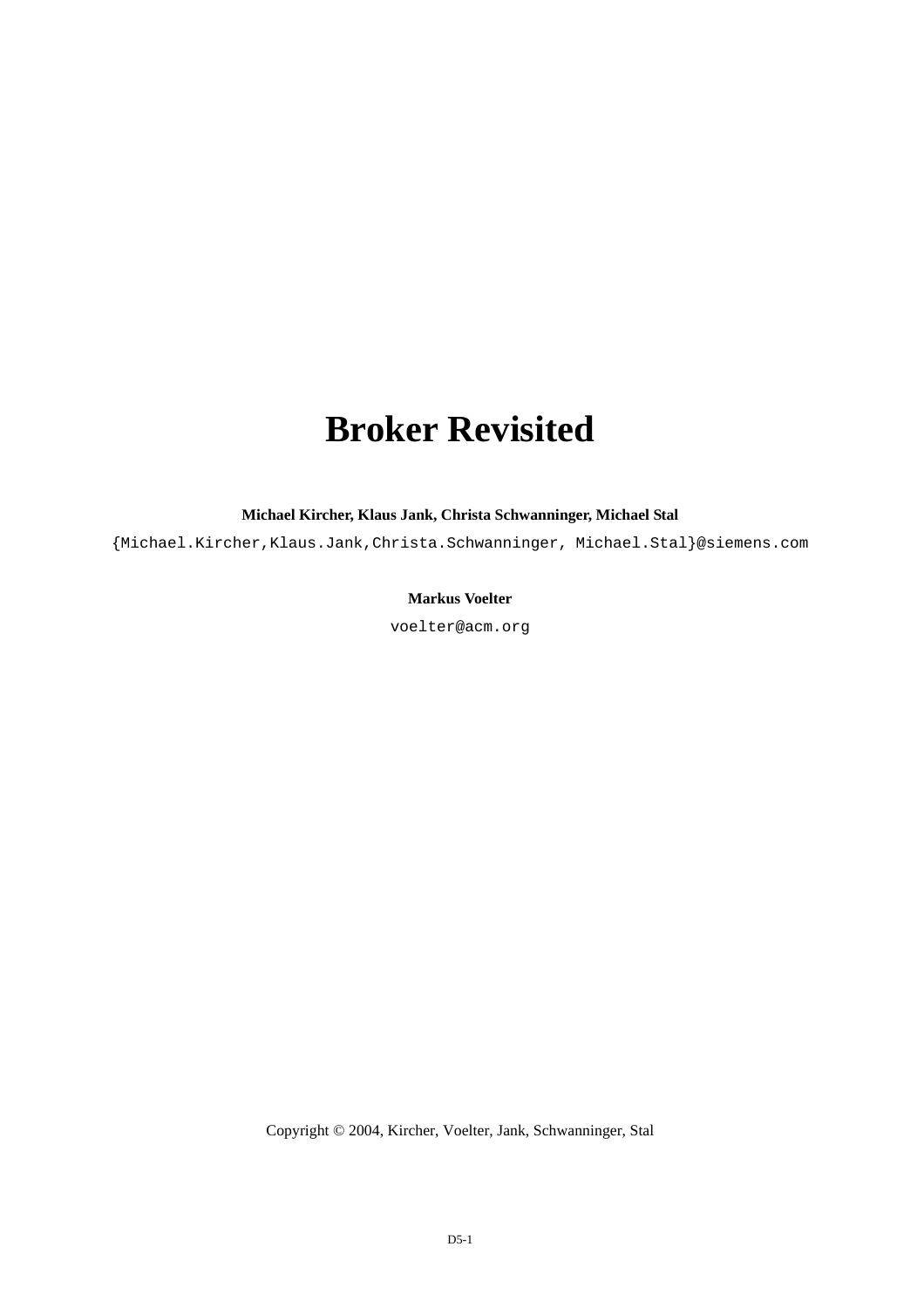After having written the Remoting Patterns book [VKZ04], we felt that it was necessary to take a look at fundamental pattern in that context: Broker of [POSA1]. This revised pattern description reflects the current state of discussion. Main changes are in the responsibilities as well as the participants area of the original Broker pattern:

I

 $\blacksquare$ 

 $\overline{\phantom{a}}$ 

- Finding remote objects has been separated out. Possible solutions therefore are documented as Lookup pattern in [POSA3].
- The original Broker pattern has a Broker participant, which responsibility is the transmission of requests from clients to server, as well as the transmission of responses and exceptions back to the client. This participant has been replaced by a client-side part called Requestor and a server-side part called Invoker.
- The original Broker pattern contains a client-side and server-side proxy participant, which encapsulate system-specific functionality such as marshaling of requests and responses and mediation between client and requestor, and invoker and servant, respectively. Broker Revisited replaces these participants by encapsulating their responsibilities within other participants.

Proxies are only needed when remote invocations are expected to be invoked as if they were local invocations. As this is not in every known use the case, we made them optional. They are not part of the core responsibility of the Broker Revisited pattern.

- Since proxies when needed should be able to be created at runtime, they shouldn't contain any system-specific functionality. Another reason why client proxies have been made optional is that location transparency is not always necessary.
- Broker Revisited focuses on remote communication, host-local communication is only an exception/special-case.
- The Bridge participant of the original Broker pattern has been separated out, because interoperability issues such as type system transparency are handled by an appropriate network and marshaling protocol.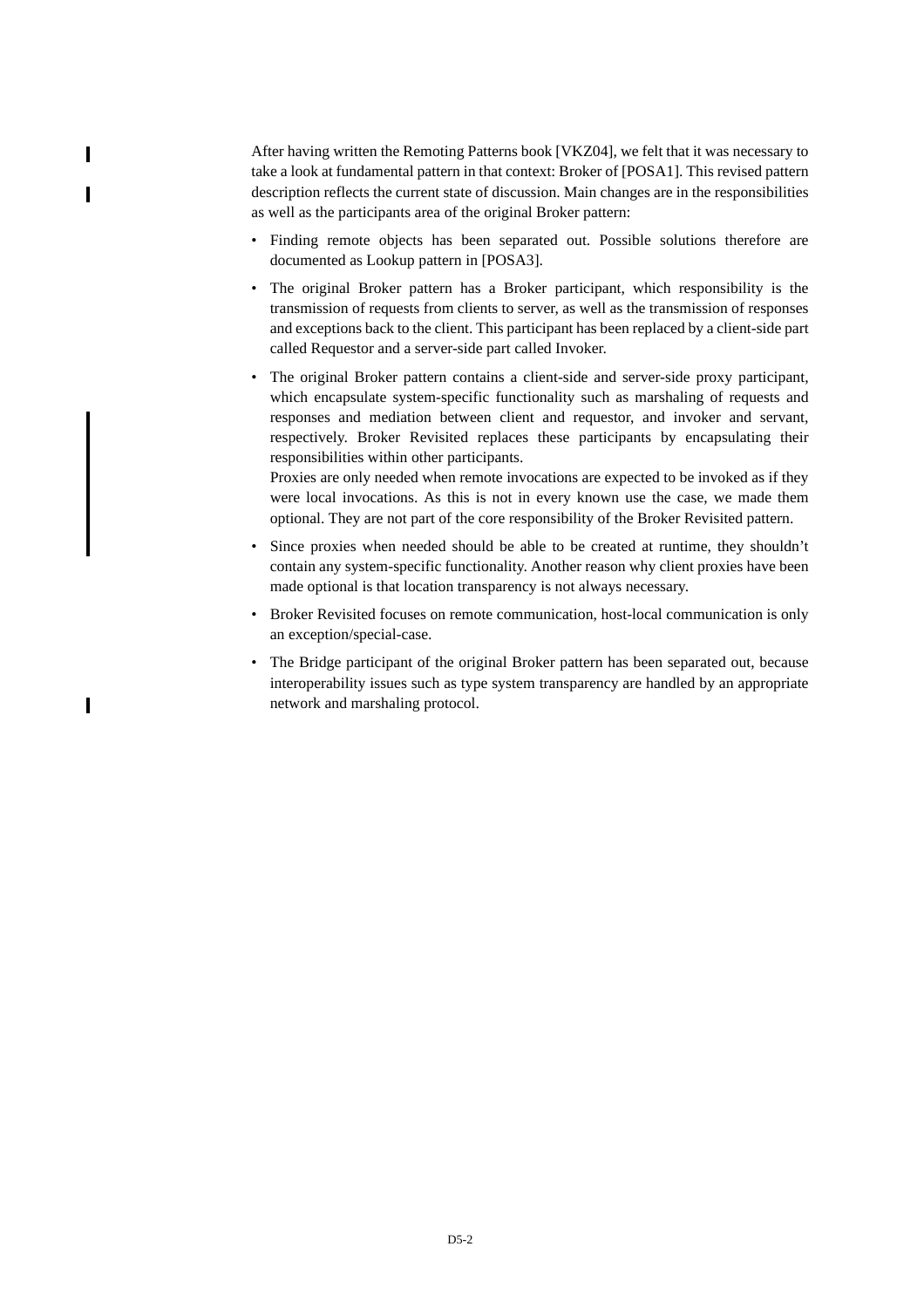## **Broker Revisited**

The Broker Revisited pattern connects clients with remote objects by mediating invocations from clients to remote objects while encapsulating the details of network communication.

**Example** Suppose, you are going to design an innovative framework for home automation where a central network allows to connect different actuators and sensors. The framework should be capable of integrating heterogeneous devices such as VCRs, TVs, notebooks, lighting systems, PDAs, refrigerators, coolers, or security sensors. It provides connectivity using fixed network cables as well as wireless communication lines. External access to the E-Home system is possible via secured Internet access. Central command and control services help to monitor and modify the system's behavior or malfunctioning. Users and administrators might deploy custom services that leverage multiple devices to allow emerging behavior such as triggering events on one device when other events on different devices occur. Examples could be a recording service where the recording of a television broadcast is triggered by a central clock or the activation of the cooling system by an external telephone call. Services will be implemented by the different vendors of the devices.

> In order to make all this possible, the services have to collaborate. But the services are located on various controllers in the house, connected through a network between them and software running on those devices. It should be possible to change the collaborations easily and services should not be expected to always run on the same controller. To make the framework successful it is necessary to make it easy for vendors to provide new services quickly, without much overhead in learning how to develope software for the framework.

- **Context** A system that consists of multiple distributed objects that need to interact with each other synchronously or asynchronously.
- **Problem** Distributed software systems face many challenges that do not arise in single-process software. One major challenge is the communication across unreliable networks. Other challenges are the integration of heterogeneous components into coherent applications, as well as the efficient usage of networking resources. If developers of distributed systems must master all these challenges within their application code, they likely will loose their primary focus: developing application code that resolves their domain-specific responsibilities well.

Communication across networks is more complex than local communication, because remote communication concerns have to be considered, e.g. connections need to be established, invocation parameters have to be converted into a network-capable format and transmitted, and a new set of possible errors has to be coped with. This requires handling invocations to local objects differently than invocations of remote objects. Additionally, the tangling of remote communication concerns with the overall application structure complicates the application logic.

The following **forces** must be addressed:

• *Location Independence*—The location of the remote objects should not be hard-wired into client applications. It should be possible to run remote objects on different machines without adaptation of the client's program code.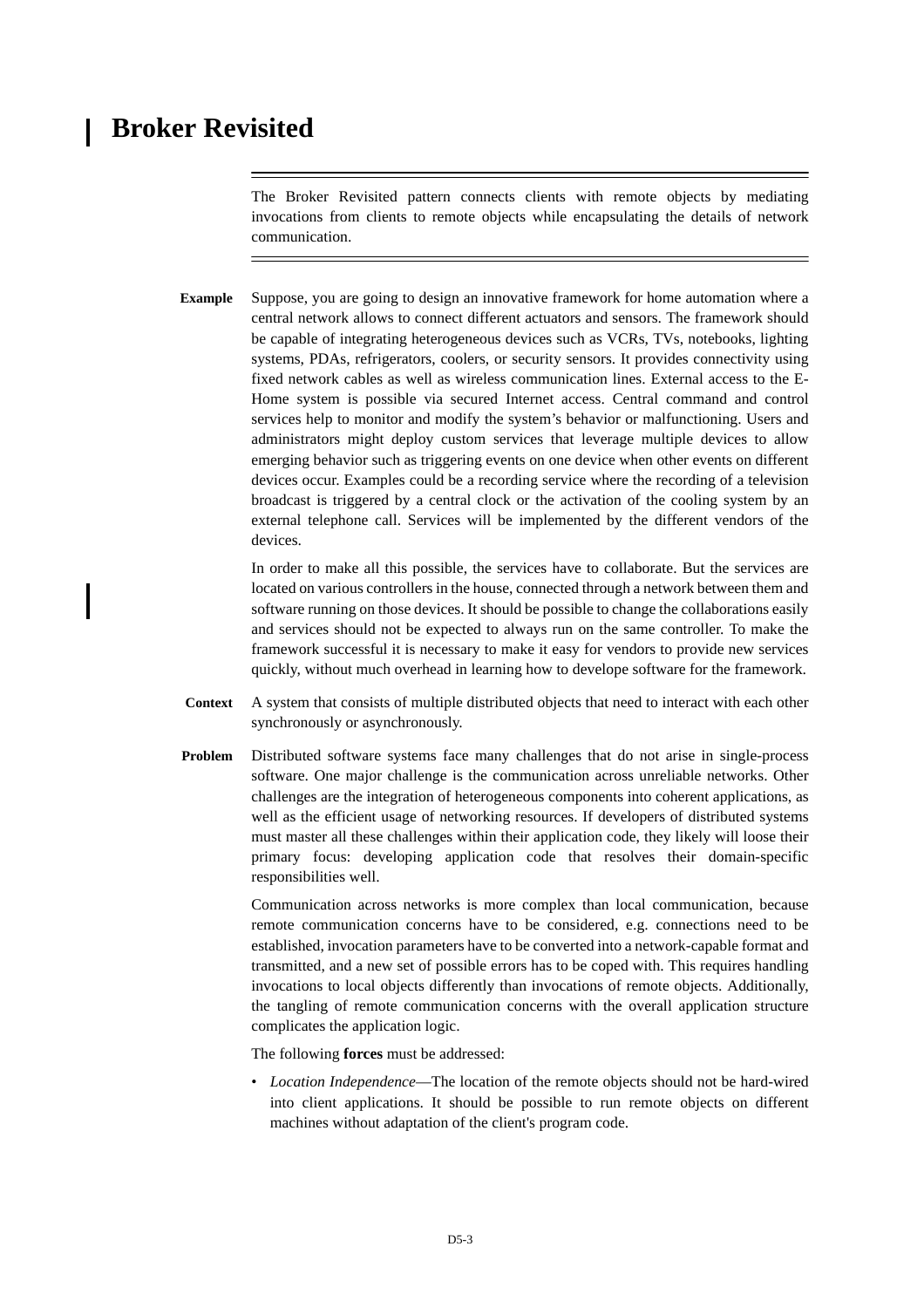- *Separation of Concerns*—Application logic and remote communication concerns should be well separated to manage complexity and allow for evolution of each concern independent of the other.
- *Resource Management*—Network and other communication resources have to be managed efficiently to minimize footprint and overhead of distributed systems.
- *Type System Transparency*—Differences between type systems should be coped with transparently.
- *Portability*—Platform dependencies should be encapsulated and separated from the application logic.
- **Solution** Separate the communication functionality of a distributed system from the application functionality by isolating all communication related concerns. Introduce a client-side requestor and a server-side invoker to mediate invocations between client and remote object. The client-side requestor provides an interface to construct and forward invocations to the server-side invoker. The invoker dispatches incoming requests to the remote object and returns potential results of remote object invocations to the requestor.

A marshaler on each side of the communication path handles the transformation of requests and responses from programming-language native data types into a byte array that can be sent across the wire, and vice versa.

The details of communication and management of communication resources is hidden from the client and the remote object by the requestor and invoker. Further, the invoker provides a registration interfaces. This allows remote object implementations, so called servants, to be registered and made accessible to clients.

**Structure** The following participants form the structure of the Broker Revisited pattern:

A *client* interacts with a remote object.

A *requestor* forwards requests to an invoker across the network.

An *invoker* invokes requests on a servant. It adapts the interface of the servant, so that the other participants can stay independent of any remote object specifics. Depending on the implementation, this invoker-internal Adapter [GoF] can be decoupled and large parts of the invoker can serve multiple remote objects.

A *servant* implements a remote object the clients wants to use, whereas the remote object may represent an actual object, a component, or a service.

A *marshaler* transforms between invocation parameters/results and a serialized format.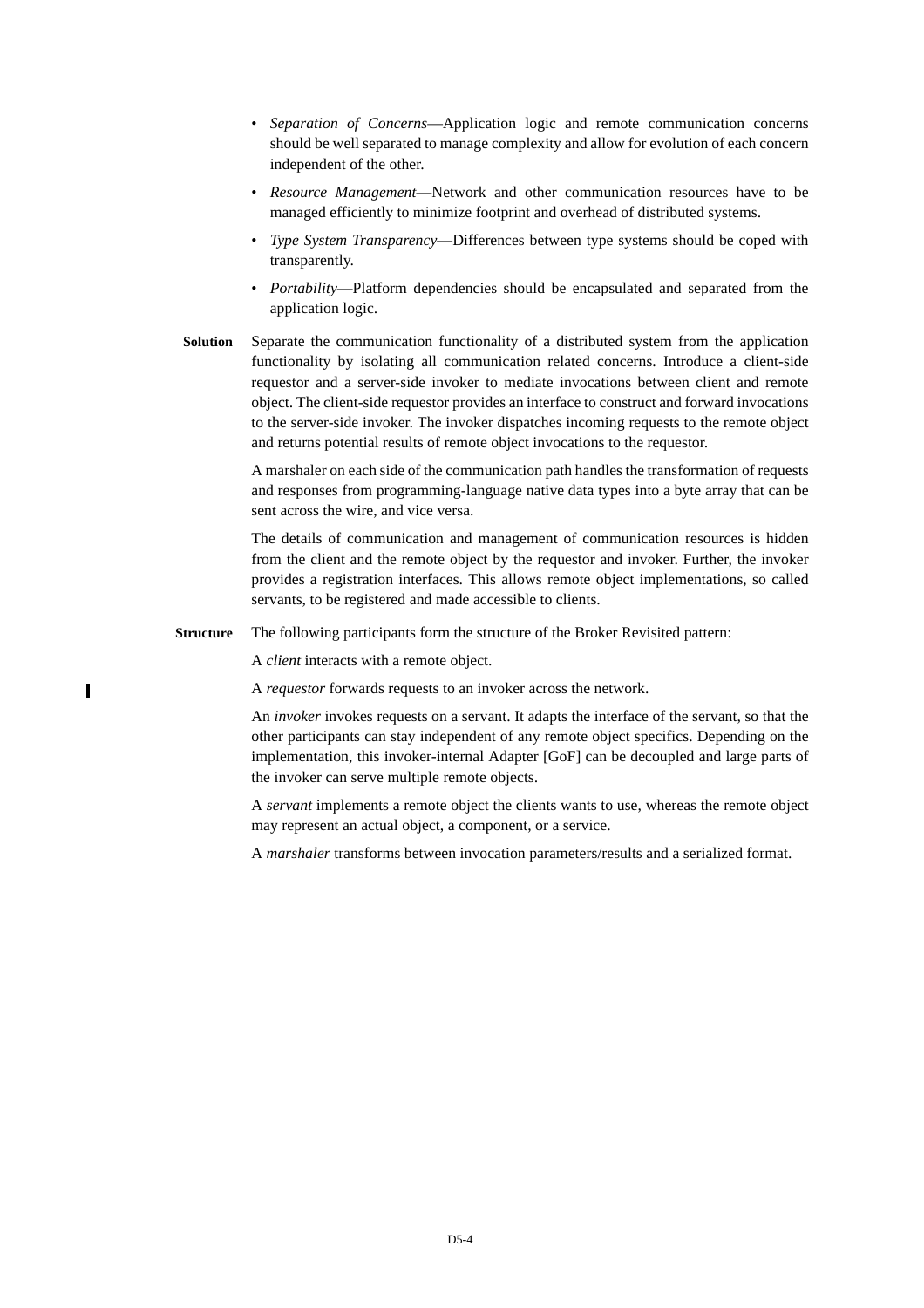| Class<br>Client<br><b>Responsibility</b><br>• Invokes remote objects on<br>the requestor<br>• Collects all invocation<br>information, such as the<br>remote object reference<br>and the invocation<br>parameters, in a request<br>object.                            | <b>Collaborator</b><br>• Requestor                                      | <b>Class</b><br>Requestor<br><b>Responsibility</b><br>• Provides an invocation<br>interface, where clients<br>can hand over the request<br>object.<br>Marshals the invocation<br>parameters on invocation,<br>and de-marshal the                        | <b>Collaborator</b><br>• Invoker<br>Marshaler<br>$\bullet$ |
|----------------------------------------------------------------------------------------------------------------------------------------------------------------------------------------------------------------------------------------------------------------------|-------------------------------------------------------------------------|---------------------------------------------------------------------------------------------------------------------------------------------------------------------------------------------------------------------------------------------------------|------------------------------------------------------------|
| Class<br>Invoker                                                                                                                                                                                                                                                     | <b>Collaborator</b><br>• Marshaler<br>Requestor<br>Servant<br>$\bullet$ | returned results using the<br>marshaler.<br>Uses communication<br>resources, such as<br>network connections,<br>threads, and possibly<br>manages those.<br>Sends invocations to                                                                         |                                                            |
| <b>Responsibility</b><br>• Allows servants to be<br>registered.<br>• Receives requests from the<br>transport layer.<br>• Demarshals request<br>parameters using the<br>marshaler, and marshals<br>results of the invocation in<br>a response using the<br>marshaler. |                                                                         | remote objects,<br>respectively the invoker<br>instances they are<br>registered with.<br>• Hands over the request to<br>the transport layer.<br>• Waits for responses from<br>remote objects and blocks<br>clients until the result can<br>be returned. |                                                            |
| • Invokes operations on<br>servants using the request<br>parameters.<br>• Uses the communication<br>resources and possibly<br>manages those.<br>• Sends responses back to<br>the requestor.                                                                          |                                                                         | <b>Class</b><br>Servant<br><b>Responsibility</b><br>• Implements the remote<br>object's functionality.                                                                                                                                                  | <b>Collaborator</b>                                        |
| <b>Class</b><br>Marshaler<br><b>Responsibility</b><br>• De-/Marshals invocation<br>parameters and results.                                                                                                                                                           | <b>Collaborator</b>                                                     |                                                                                                                                                                                                                                                         |                                                            |

The following CRC cards describe the responsibilities and collaborations of the participants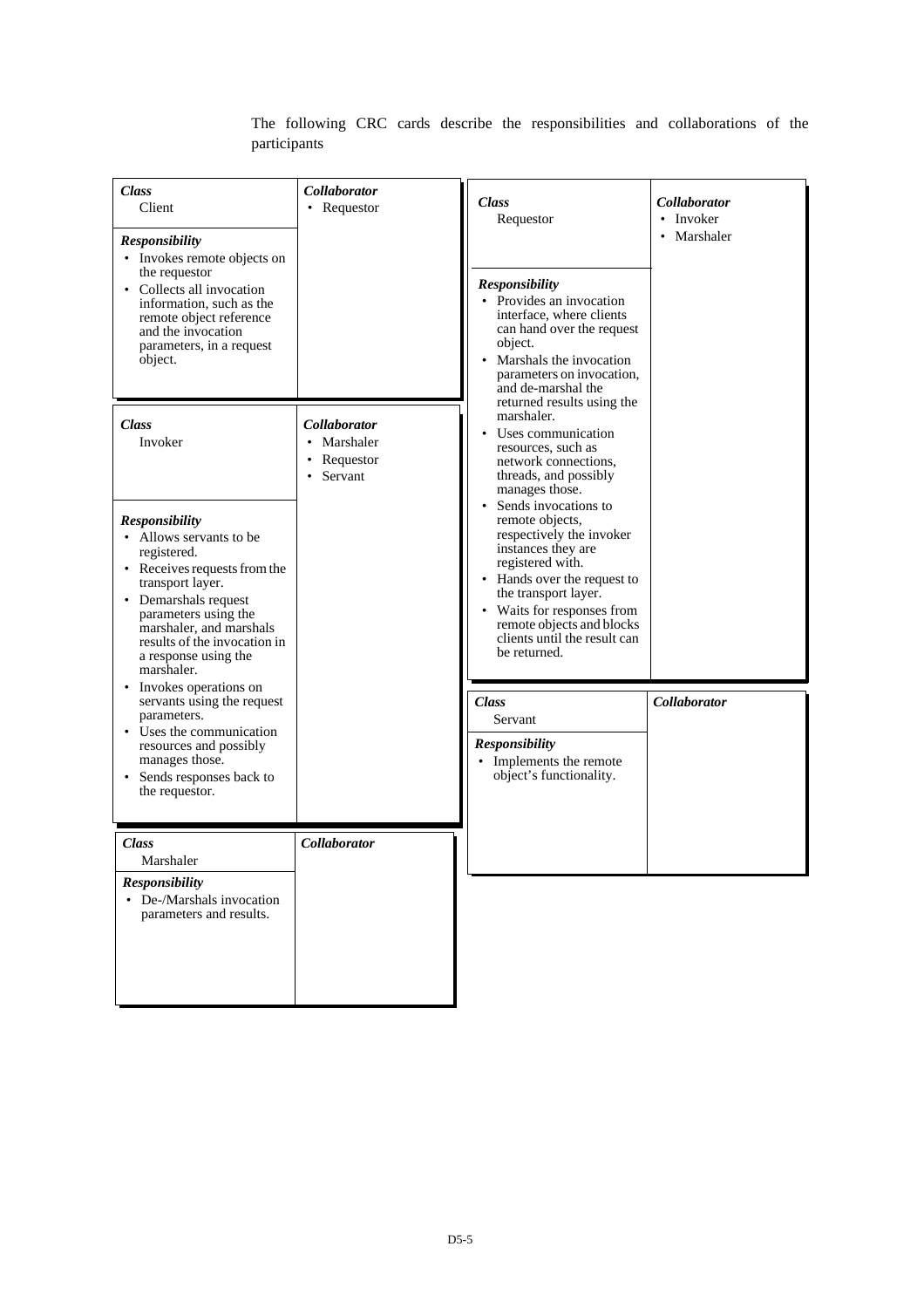The dependencies between the participants are illustrated by the following class diagram.



**Dynamics** For clients to interact with a remote object it is necessary that they first identify the remote object. This is done via an object reference. The object reference is different from a reference to a local object, because it must contain information about the remote host, where the remote object is located, as well as an indication of how it can be reached, for example the network protocol and endpoint information.

> The client needs a reference to the remote object. One solution is that the client obtains an object reference to a remote object via Lookup [POSA3]. The client only needs to use the Lookup the first time it invokes this object, after that it could store the reference. To perform an invocation on the remote object, it constructs a request, handing over the object reference and all invocation parameters to the requestor.

The requestor marshals the invocation parameters using the marshaler, identifies the remote host the request has to be sent to, and sends the request to the remote host. For a discussion of whether connections are needed or not, refer to the Implementation section.

On the server-side the invoker, waiting for requests to arrive, receives the request. The invoker demarshals the invocation parameters, again using a marshaler, looks up the servant, and invokes the servant with the parameters. In order to invoke an operation on the server it has to adapt to the servants interface. When the invocation returns, the results are marshaled by the invoker and sent back to the requestor.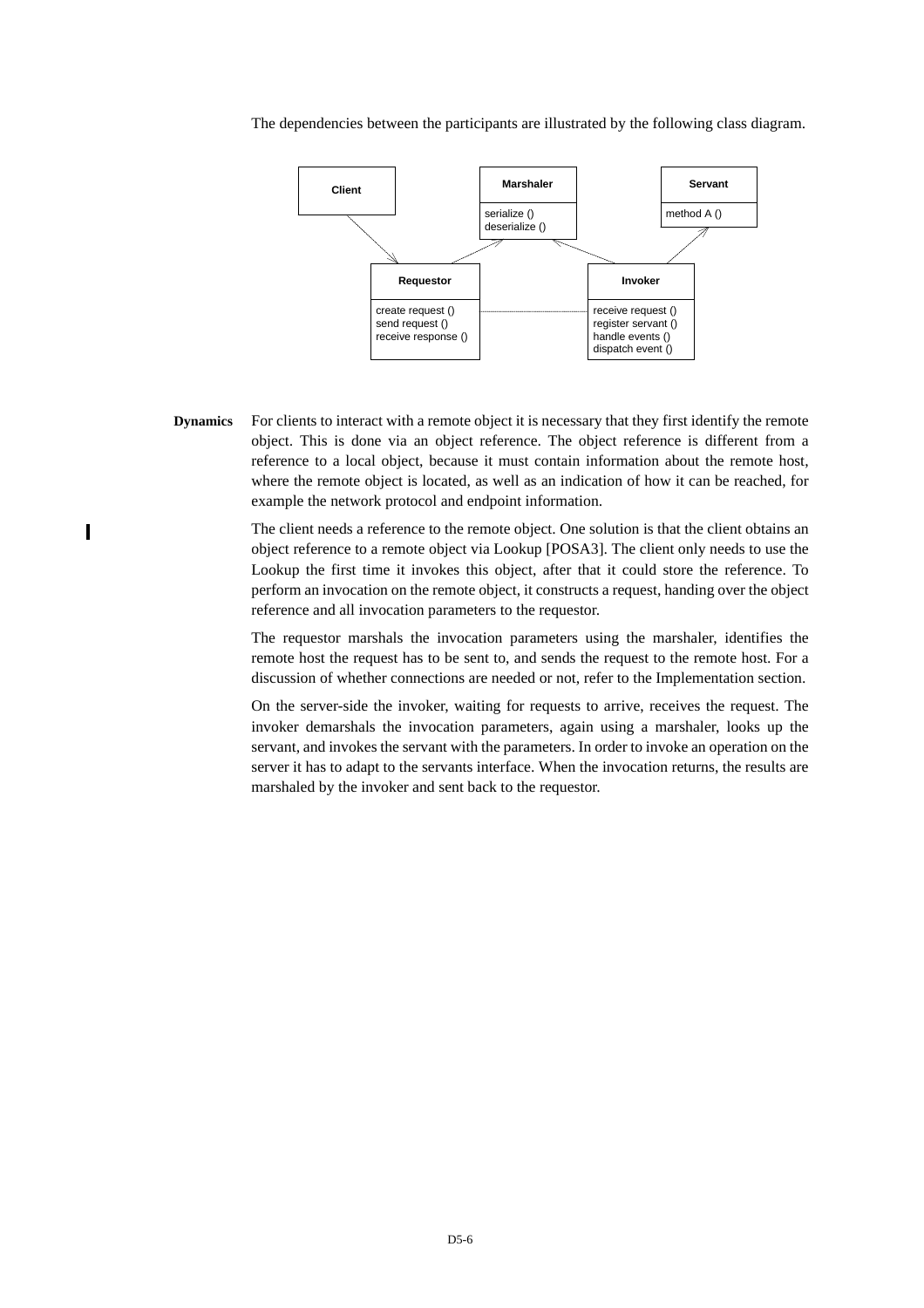The just mentioned scenario, but without the lookup of the reference to the remote object, is illustrated in the following figure.



**Implementation** There are several steps involved in implementing the Broker Revisited pattern.

1 *Define an invocation interface.* The invocation interface of the requestor must allow clients to construct and send requests. An invocation request comprises several parameters including at least the reference of the servant, the method identifier and optional method parameters. A possible solution could be to provide a Factory method [GoF] for the construction of request objects:

```
Request r = requestor.createRequest (servantReference,
                                    "someOperation" );
r.addParameter( xyz );
r.addParameter( "12" );
requestor.send(r);
```
If it is desirable to completely hide the details of request creation, another possible solution could be to provide an invocation method with the request information as parameters.

```
requestor.invoke (servantReference,
                 "someOperation",
                 args[]);
```
Keep in mind that all request parameters must be capable to be serialized into a byte array that can be sent across the wire, and vice versa.

2 *Select marshaling protocol and implement the marshaler*. Define the mapping of invocations (request-response) and errors to the underlying communication protocol. Choose an appropriate marshaling protocol. For example, support for heterogeneity can be established by using a platform independent marshaling protocol such as XML.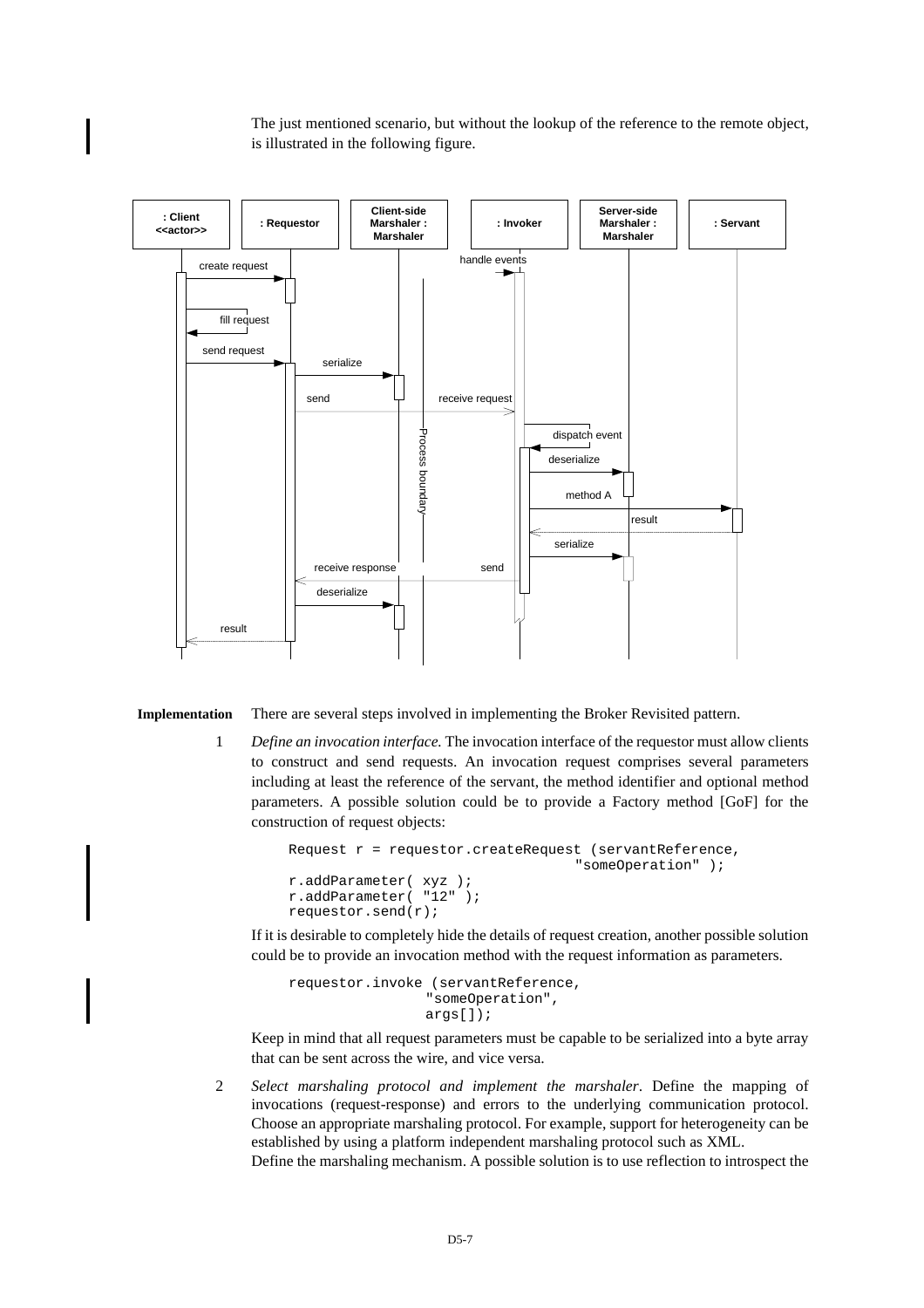structure of the type that has to be serialized, at runtime. Many interpreted languages provide this generic, built-in facility.

If it is desirable to provide for the developer the flexibility to implement a custom serialization algorithm at type level, another possible solution is to provide a suitable interface that defines operations for serialization and de-serialization.

```
ISerializable {
    writeObject (byte[] stream);
    readObject (byte[] stream);
}
```
Both solution approaches can be combined in the way, that a type superclass implements the interface with a default mechanism based on reflection. Changes, for example to optimze the serialization process, can be done by the developer for each type individually.

In situations when complete objects need to be transferred, either of the two patterns, Value Object [Fowl03] or Data Transfer Object [Fowl03], are recommended. Value Object is useful for small objects, that you eventually want to compare. Data Transfer Object is useful to make communication more coarse grained, grouping related data as one object in a request or a response. In cases when complex data types have to be marshaled, it is often useful to delegate the marshaling to the object representing the complex data type.

To allow for easy customizing and extension, a design according to Pipes and Filter [POSA1] is advisable, where the filters are implemented as Interceptors [POSA2]. Using this design specific marshalers or additional processing steps, such as the encryption of invocation messages are easy to introduce. Below a possible solution of an interface for a custom marshaler is shown:

```
IMarshaler {
    byte[] serialize (Object o);
    Object deserialize (byte[] stream);
}
```
- 3 *Select communication protocol.* Depending on the quality of service that needs to be provided, either a connection-oriented or connection-less protocol is used. Additionally, it might be important to verify the Quality-of-Service (QoS) properties, supported by the communication protocol.
- 4 *Implement the network communication.* Use the Acceptor/Connector [POSA2] pattern for establishing connections between requestor and invoker. For dispatching incoming requests and asynchronously arriving responses use the Reactor [POSA2] pattern.
- 5 *Implement resource management*. The participants in the Broker Revisited pattern have to manage multiple kinds of resources, such as connections, threads, and memory. To ensure the fulfillment of non-functional properties, such as scalability and stability, it is important to manage those connections effectively and efficiently. Connections between requestors and invokers can be reused and shared using the Caching [POSA3] and Pooling [POSA3] pattern, respectively. For efficient self-management of threads that use shared resources, the Leader/Followers [POSA2] pattern provides effective means.
- 6 *Define an registration interface.* Define a registration interface on the invoker for the registration and unregistration of servants. Registered servants are referenced by the invoker which is then able to dispatch client requests to the corresponding servant instance. A possible solution could be that the developer creates the desired servant instance and passes it to the invoker:

```
IInvoker{
    registerServant (servantInstance instance);
    unregisterServant (servantInstance instance);
}
```
If it is desirable to completely hide the details of servant creation for example to enable a flexible lifecycle and resource management, another possible solution could be to pass the required information the invoker needs to create the servant instance itself. If Reflection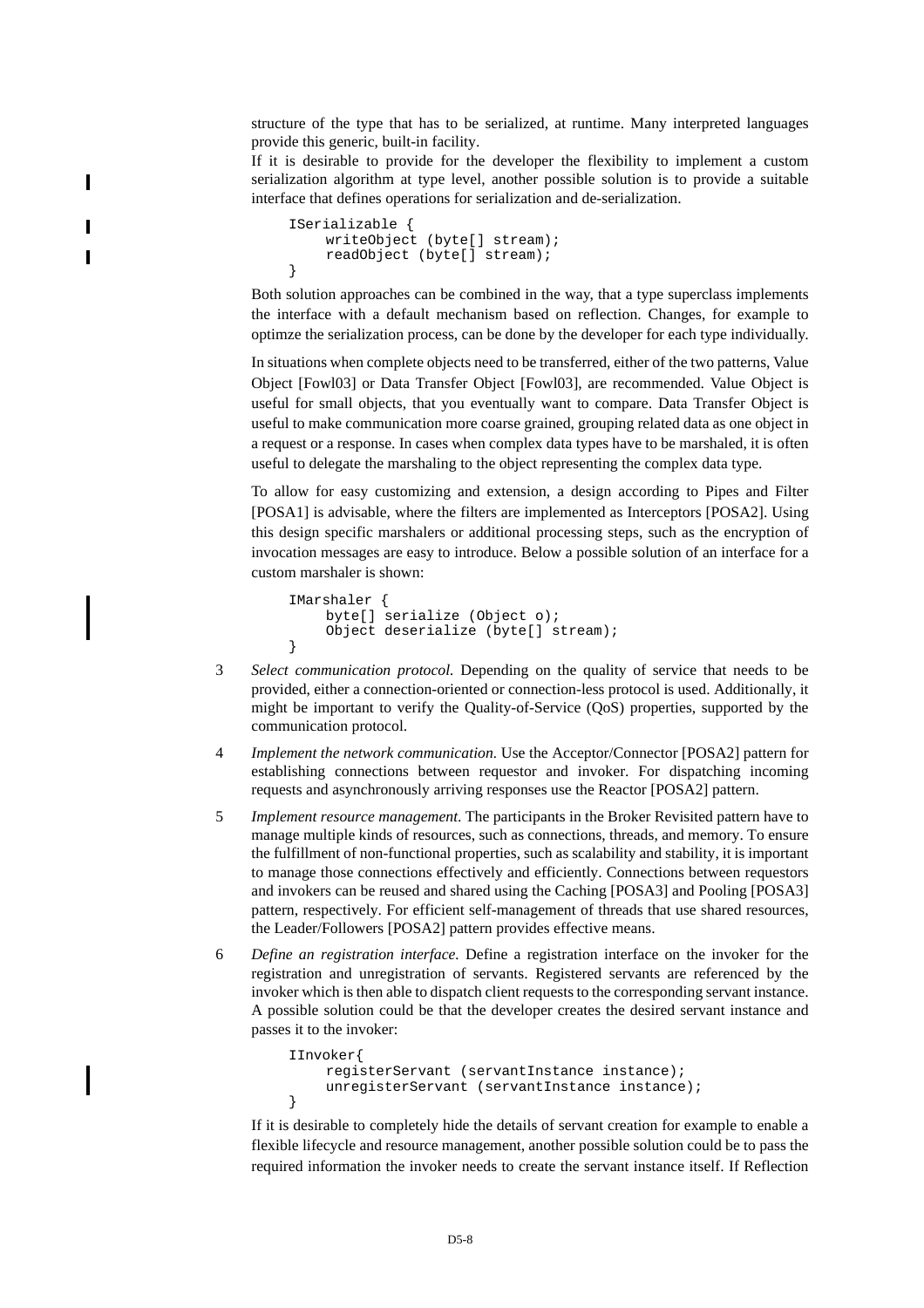[POSA1] is available the servant implementation class identifier would be a sufficient imformation candidat.

```
IInvoker{
    registerServant(servantClass class);
    unregisterServant(servantClass class);
}
```
Possible resource management strategies to define the point of time for the servant instance creation are Lazy Acquisition [POSA3] and Eager Acquisition [POSA3]. Static Instance [VKZ04], Per-Call Instance [VKZ04] and Client-Dependent Instance [VKZ04] are strategies for lifecycle management.

7 *Provide a mechanism to reference servants*. In order to perform requests on remote objects, represented by servants, the clients have to obtain references to those remote objects. Therefore, let the invoker provide so-called object references that identify a remote object on its remote host, where it is located. Besides the ID of the remote object, they must also contain how the remote host can be reached, for example its network protocol and endpoint information. The object references are created by the invoker, but the actual distribution of those references to clients is outside the scope of this pattern. For more details about possible solutions, see the Lookup [POSA3] pattern.

```
Request r = (Request) marshaller.deserialize (requestStream);
String methodName = r.getOpName();
   // retuns an array of the types of the parameters
Class paramTypes = r.getParameterTypeArray();
   // retuns the parameters as an array 
Object params = r.getParameterArray ();
   // tries to find a suitable method using reflection
Method m = servant.getMethod (methodName, paramTypes);
Response response = null;
if ( m := null ) {
       // invokes the operation on the servant
       // (error handling is omitted)
    Object result = m.invoke( servant, params )iresponse = new Response (r.getOpName ());
    response.setResult (result);
} else {
    response = new ErrorResponse ("Operation not available");
}
byte[] responseStream = marshaller.serialize (response);
```
- 8 *Implement the mechanism to transform request messages into invocations*. Inside the invoker the operation identifier contained in request messages must be translated into an actual invocations. If Reflection [POSA1] is available, the invoker can adapt invocations to the servants' methods at run-time (so called dynamic dispatch). For programming languages that do not support reflection, adaptation code must be provided at compile time to adapt to the interface of the servant (so called static dispatch).
- 9 *Decide on supporting asynchrony (Optional)*. Asynchrony can be supported purely in the client (client-side asynchrony) or purely in the server (server-side asynchrony).

Client-side asynchrony is implemented by having the requestor return after having sent the request. Responses to an invocation are received by the requestor independent of the client waiting for it. Clients can receive the results by a Callback [VKZ04] or Polling [VKZ04] model.

Server-side asynchrony decouples returning results of an invocation from sending the response. Servants run in a different thread than the thread receiving requests. When a servant finishes a method execution, it will inform the invoker by a callback. The invoker in turn will return the response to the client, the requestor respectively.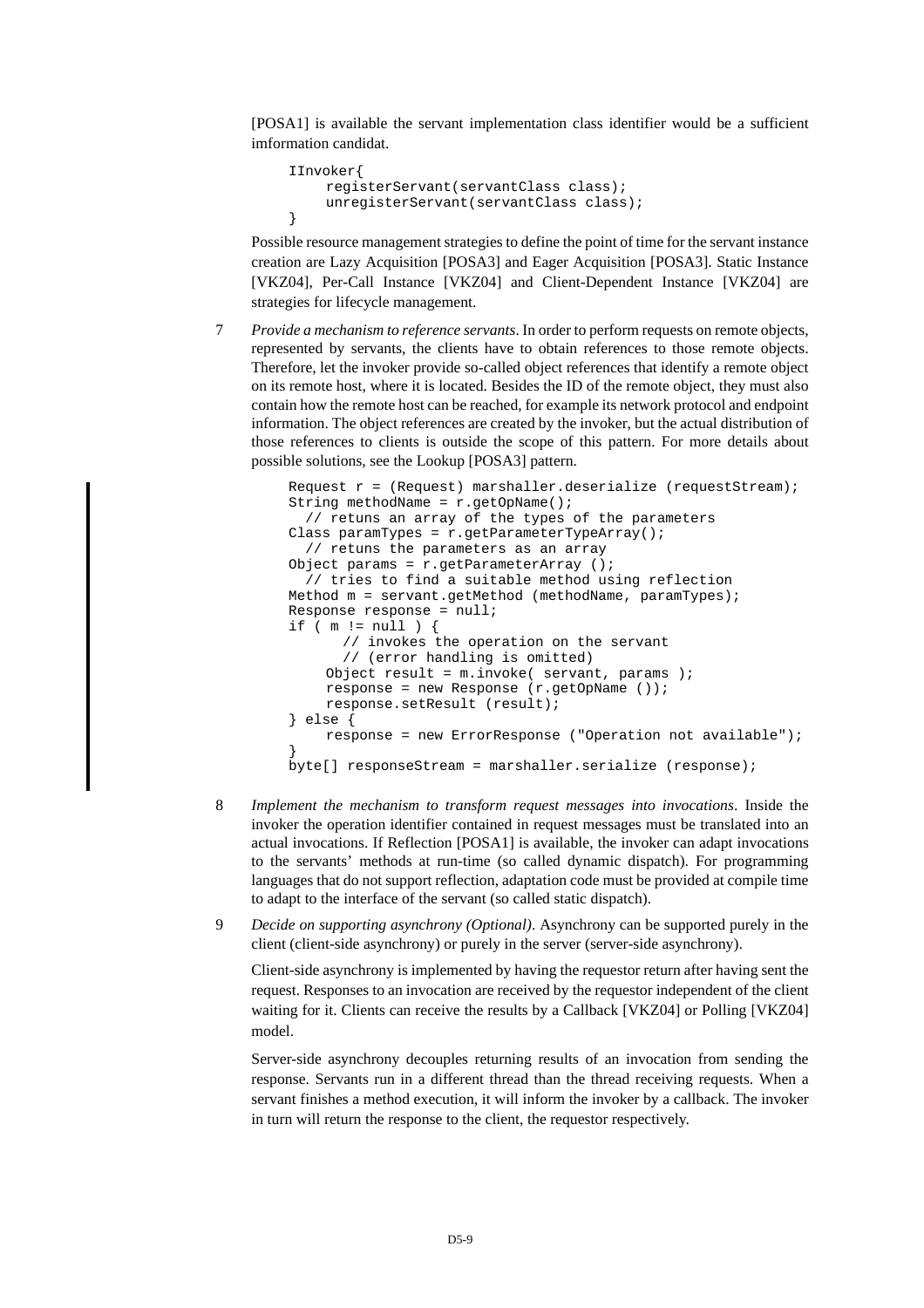10 *Optimize local invocations (Optional).* Client invocations of operations on a remote object result in an overhead due to the marshaling and interprocess communication. This is different from invocations of local objects. Therefore remote communication should only be used if the remote object really resides on a remote host. As it is transparent to the client on which host the remote object is running, a client would have to check for every object, whether it is remote or actually local. For local invocations, the client might call the object direcly and not use requestor and invoker. To avoid the explicit checks in the client's application logic, a client proxy can be used, as in the case of the Transparent Broker, see the next implementation step and the variants section.

Optimizations in the communication between clients and servers residing in the same process can also be handled in the requestor. The requestor does not have to marshal invocations but can short-circuit the invocation. Different levels of such short-circuiting are possible. To find the right short-circuit concurrency issues have to be considered. For example, if a client proxy would directly invoke methods on the servant, the servant code would be executed in the client's thread and not in a separate thread, as expected. The multithreading behavior can become undesired or even dangerous with respect to deadlocks and race conditions. Further, be aware that if the used client proxy invokes the remote object operation directly, the requestor, nor the invoker, can perform any security, transaction, or other checks.

- 11 *Determine if transparency is needed (Optional).* If remote objects should be represented as local objects, use the Proxy [POSA1] pattern. Client proxies will make it transparent to clients whether local or remote objects are invoked. Nevertheless, because communication to remote objects is unreliable, clients have to cope with errors specific to remote communication—this cannot be made transparent without losing the guarantee of invocation delivery. For more details refer to the Transparent Broker variant.
- **Example Resolved** Back to the automation framework: To integrate the services, the Broker Revisited pattern is introduced. This allows the services to collaborate on higher level services. The connections between them are abstracted by the pattern, so that the services can address them logically and are not required to deal with controller or network details. The developers of services do not have to understand the communication concerns implemented in the framework. This is necessary to keep the implementation, reconfiguration and maintenance overhead low. The responsibilities of service logic and communication logic is properly separated. Services can even be collocated on the same controller in order to reduce hardware cost, while the overall collaboration scenario is not influenced.
	- **Variants** *Transparent Broker*. From an application-developers perspective it would be ideal, if the remote objects could be invoked as if they were local objects. The usage of client proxies hides the explicit creation of requests. A client proxy provides the same interface as the remote object, respectively the servant. It is transparent to the clients whether they access the client proxy or the actual remote object. As a special case, remote objects might actually be local to the client. In this case the implementation of the requestor might notice this and perform optimizations, such as avoiding overhead by not marshaling and sending the request across a network connection, but invoking the object directly or by a short-cut through the invoker.

*Client-side Asynchrony*. Client sends the request and receives the response via Callback or Polling.

*Server-side Asynchrony*. Decouples the execution of a method invocation from sending of a response. They may run in separate threads.

**Consequences** There are several **benefits** of using the Broker Revisited pattern: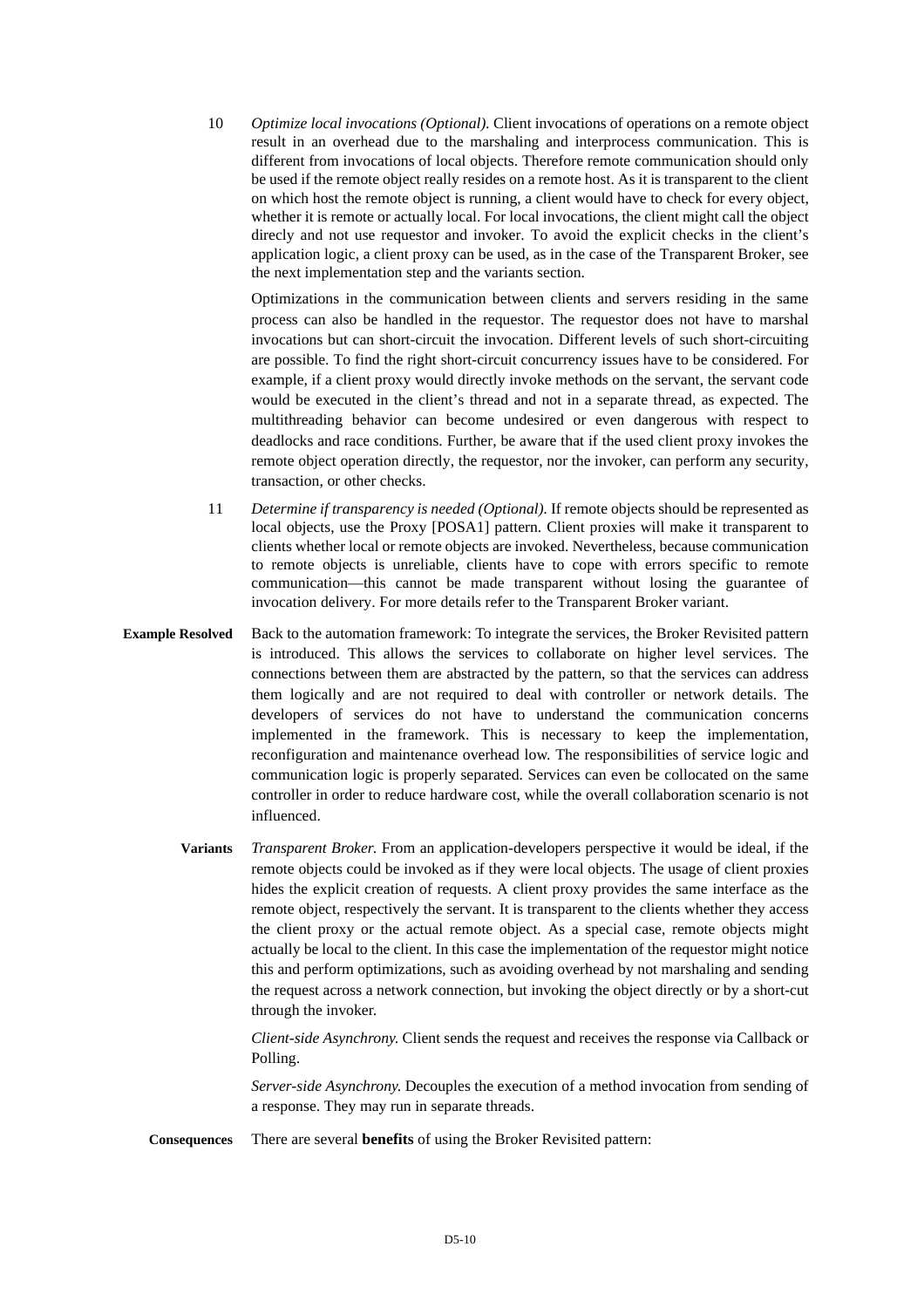- *Location Independence*—Clients do not have to care where an object is located, though for remote objects, they always have to use the more complex interface, unless a Transparent Broker is used.
- *Type System Transparency*—Differences in type systems are coped with by a intermediate network protocol. The marshaler translates between programming language specific types and the common network protocol.
- *Separation of Concerns*—The communication and marshaling concerns are properly encapsulated in the requestor, invoker, and marshaler.
- *Resource Management*—The management of network and other communication resources such as connections, transfer buffers and threads is encapsulated within the Broker Participants and therefore seperated from the application logic.
- *Portability*—Platform dependencies which typically arise from low level I/O and IP communication are encapsulated within the Broker Participants and therefore seperated from the application logic.

There are also some **liabilities** using the Broker Revisited pattern:

- *Error Handling*—Clients have to cope with the inherent unreliability and the associated errors of network communication.
- *Overhead*—Developers can easily forget about the location of objects, which can cause overhead if the expenses of remote communication are not considered.
- **Known Uses. CORBA**. CORBA is the old man amongst the middleware technologies used in today's IT world. CORBA stands for Common Object Request Broker Architecture and is defined by its interfaces, their semantics and protocols used for communication. CORBA supports the basic Broker Revisited pattern, as well as the Transparent Broker. For the basic functionality CORBA supports the so called Dynamic Invocation Interface (DII) on the client-side. The invoker is separated between Object Request Broker (ORB) core, Portable Object Adapter (POA), and skeleton. The server-side skeleton is generated from IDL, as the client-side stub is. Various ORB extensions support a wide variety of advanced features. CORBA supports client-side asynchrony via standardized interface. Server-side asynchrony is only supported proprietarily.

**RMI.** Sun's Java Remote Method Invocation (RMI) is based on the Transparent Broker variant pattern. The client-side proxy (so called stub) and the server-side invoker (so called skeleton) have to be created manually by an additional compilation step. In contrast to CORBA the servant interfaces are not written in an abstract IDL, but in Java. Consequently RMI is limited to the usage of Java. To establish interoperability RMI-IIOP is provided. RMI doesn't support client-side or server-side asynchrony out of the box. Lifecycle management strategies are implemented in form of the activation concept of remote objects. A central naming service (so called RMI registry) allows clients to look up servant identifiers.

**.NET Remoting.** Microsoft's .NET Remoting platform implements the Transparent Broker variant pattern to handle remote communication. Since the .NET platform supports reflection to acquire type information, the client proxy is created automatically at runtime behind the scene, completely transparent for the application developer. There is no separate source code generation or compilation step required. The interface description for the client proxy can be provided by MSIL-Code or by a WSDL-Description of the interface itself. The client proxy is responsible of creating the invocation request, but is not in charge of any communication related aspects.

The remote communication functionality of .NET Remoting is encapsulated within a framework consisting of marshalers (so called Formatters in .NET Remoting) and